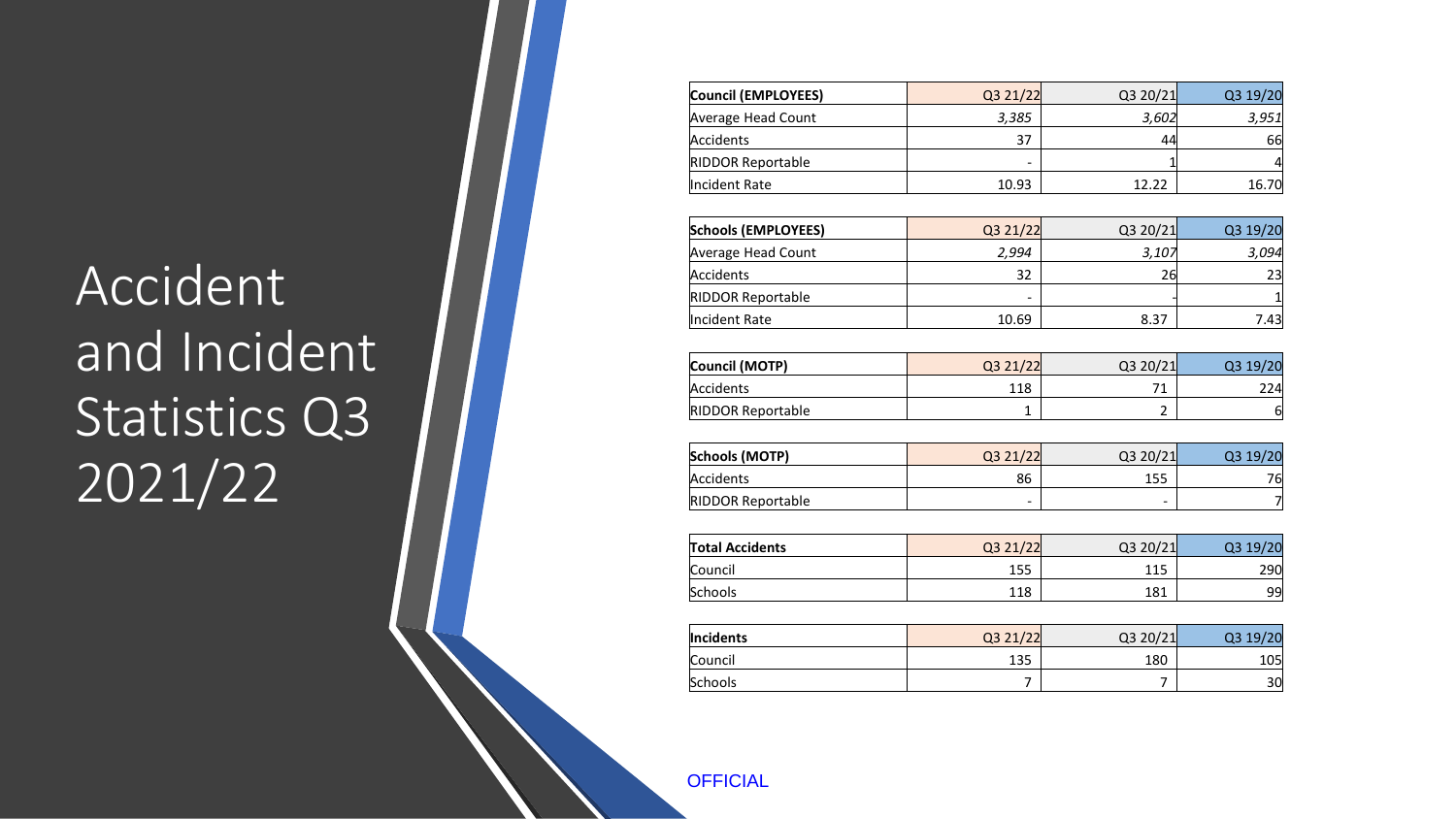**Council Employee Accident Information**

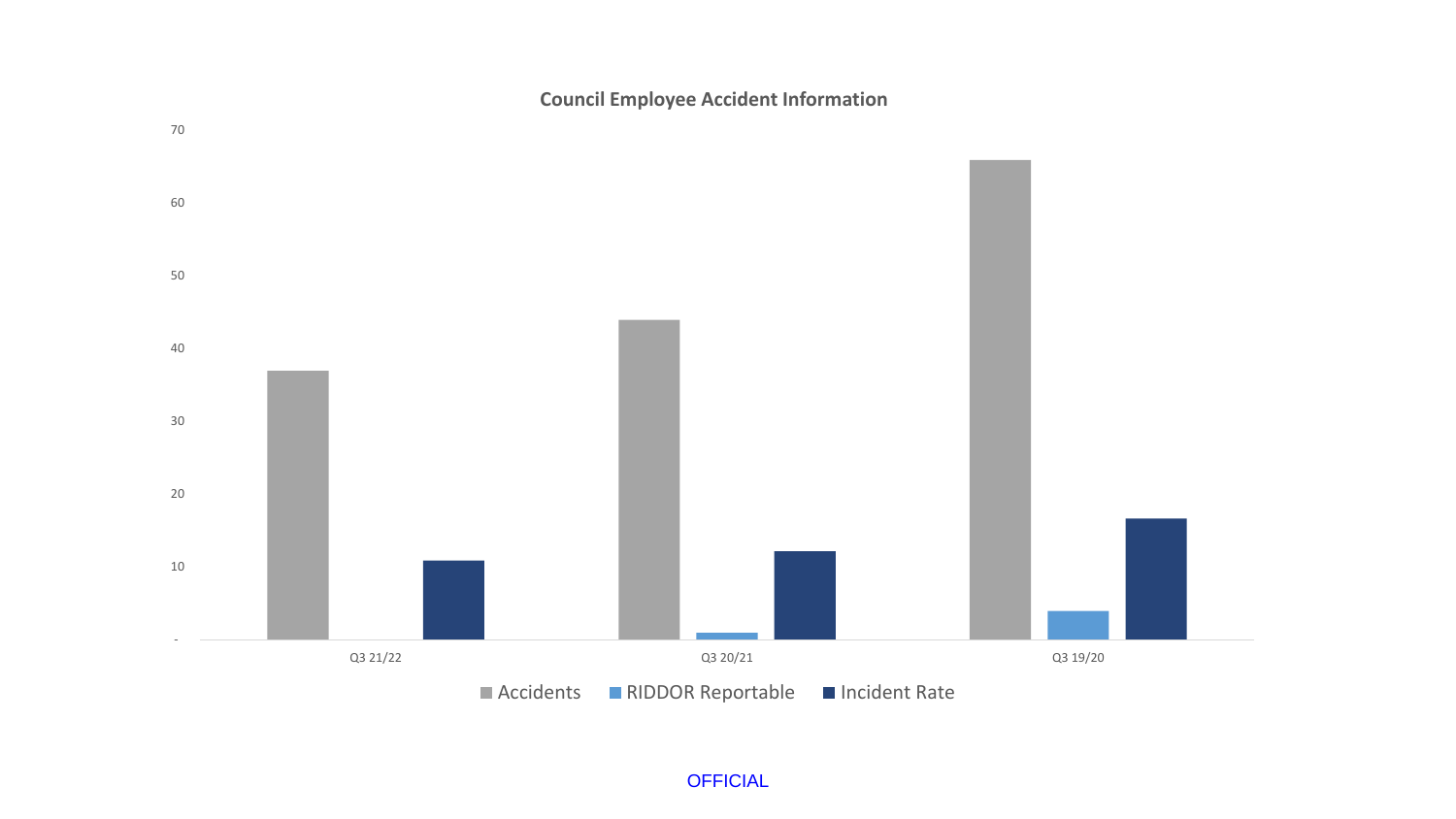### **School Employee Accident Information**

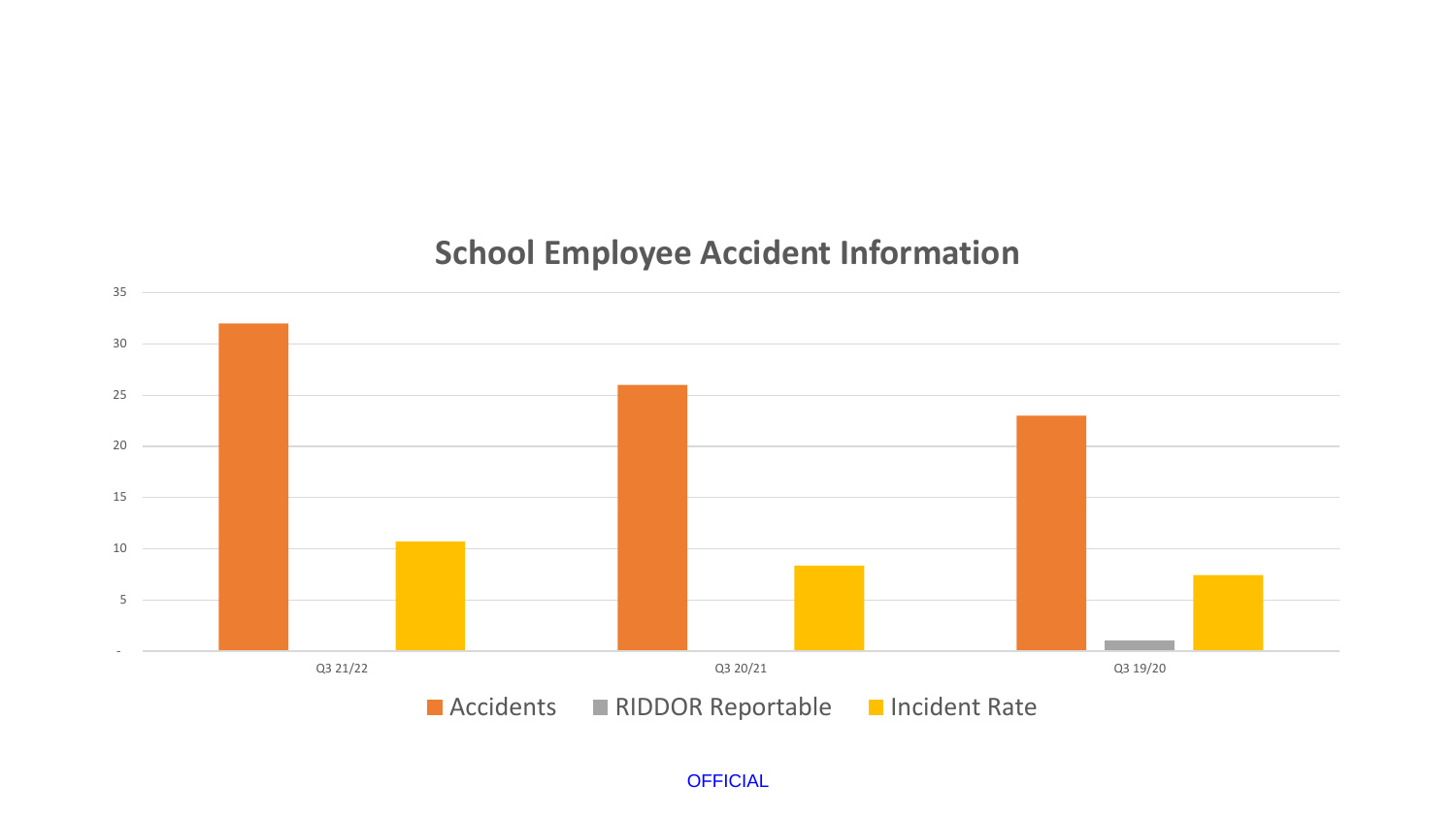## Members of the Public (MOTP) Accident Numbers Q3 2021/22

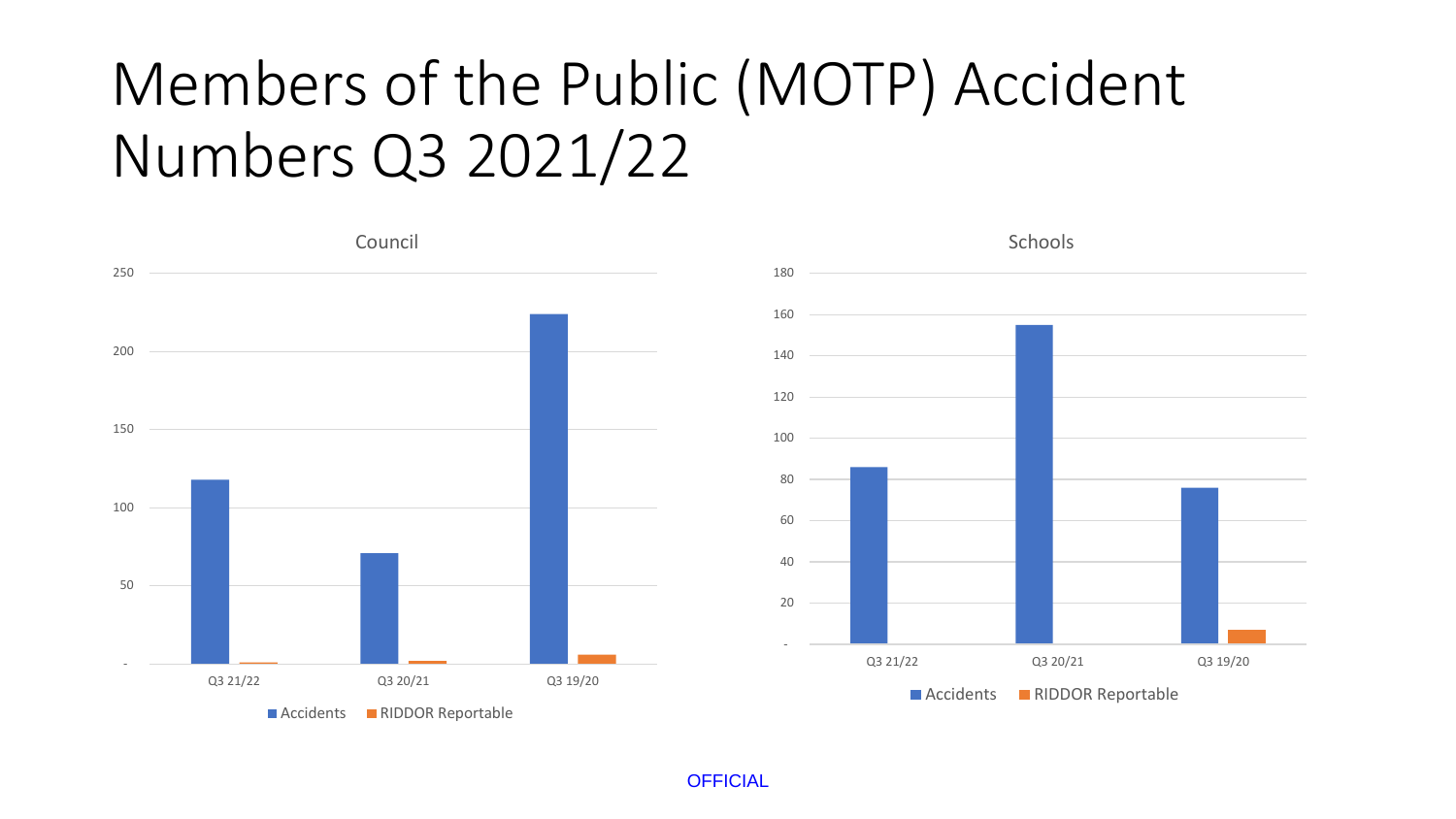#### **Year to date 2021/22 - Council Employee Accidents**

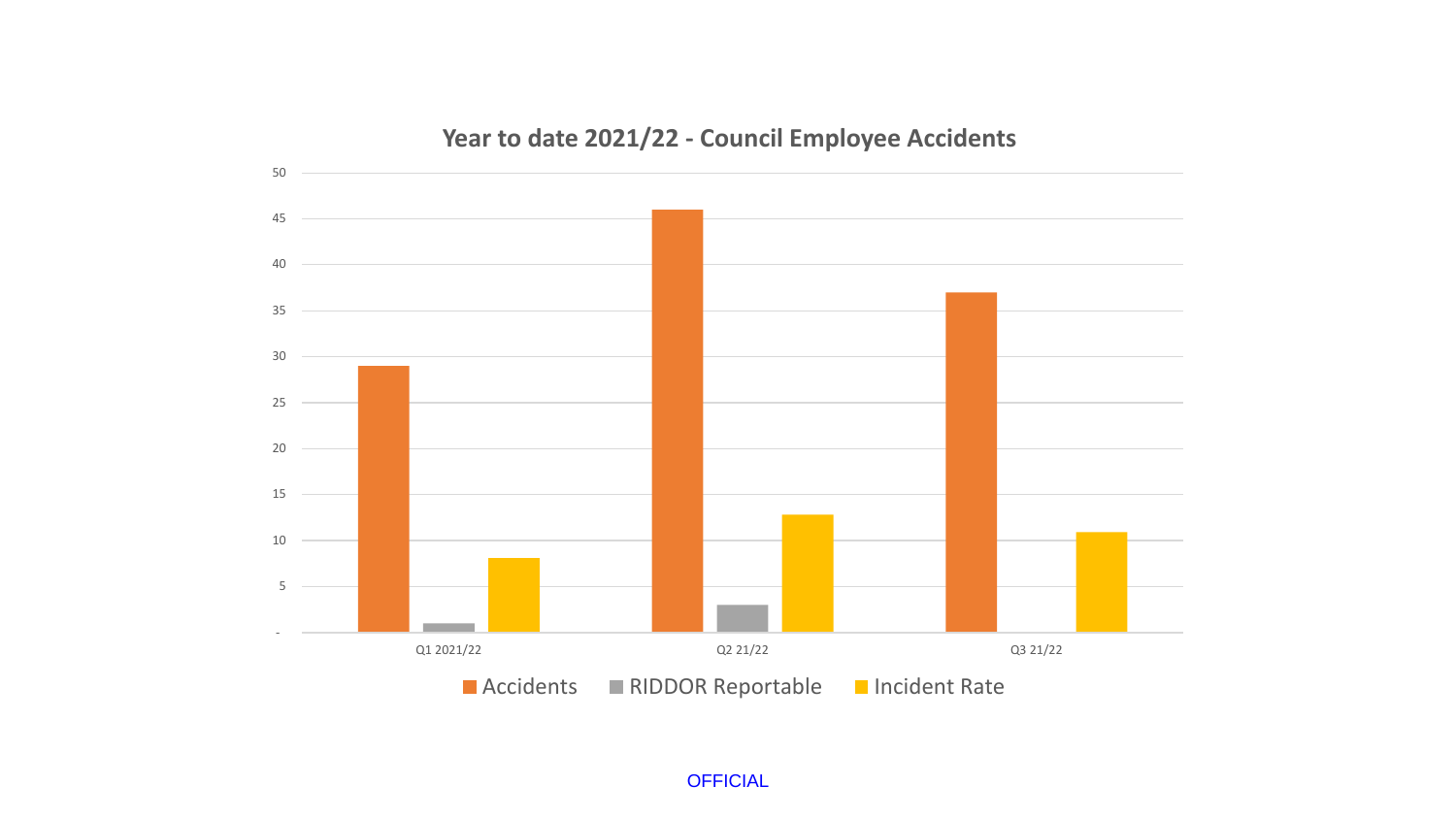#### **Year to date 2021/22 - School Employee Accidents**

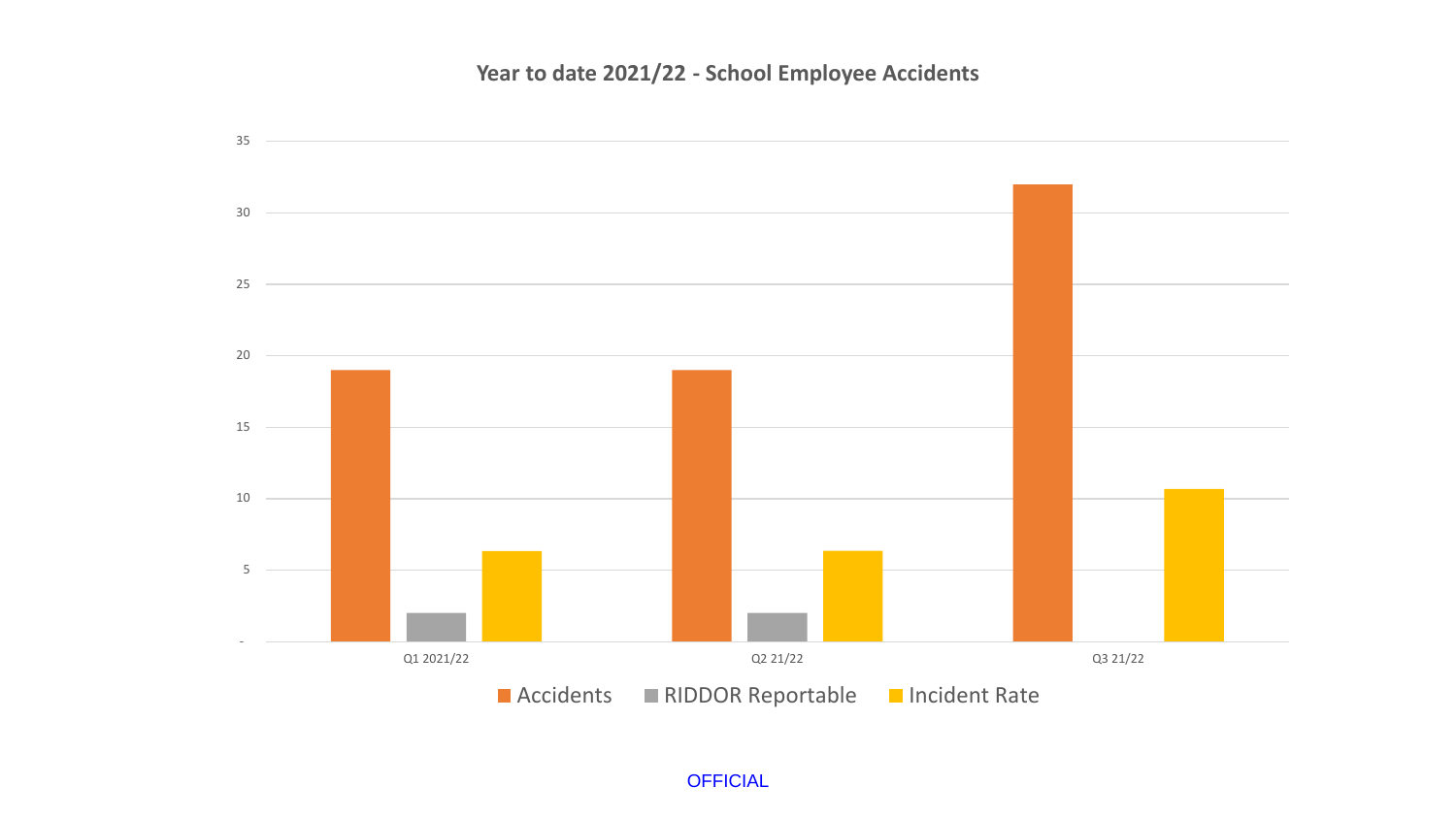# School Visits - Quarter 3 2021/22

| <b>Type of School</b>            | <b>Q1 Visits Carried out</b> | <b>Q2 Visits carried out</b> | <b>Q3 visits carried out</b>   |
|----------------------------------|------------------------------|------------------------------|--------------------------------|
| <b>Primary Maintained</b>        | 16                           | 8                            | 11                             |
| <b>Primary Academy</b>           | 12                           |                              | 6                              |
| <b>Secondary Maintained</b>      | $\overline{0}$               | 0                            |                                |
| <b>Secondary Academy</b>         | 5                            | $\mathbf 0$                  | $\overline{0}$                 |
| <b>Special</b>                   | 1                            |                              | $\overline{0}$                 |
| <b>Special Academy</b>           | $\overline{0}$               | 1                            |                                |
| <b>Local Exhaust Ventilation</b> | $\overline{0}$               | $\mathcal{P}$                |                                |
| Tests - D&T                      |                              |                              | N/A Service no longer provided |
| <b>Local Exhaust Ventilation</b> | 0                            | 2                            |                                |
| <b>Tests - Science</b>           |                              |                              | N/A Service no longer provided |